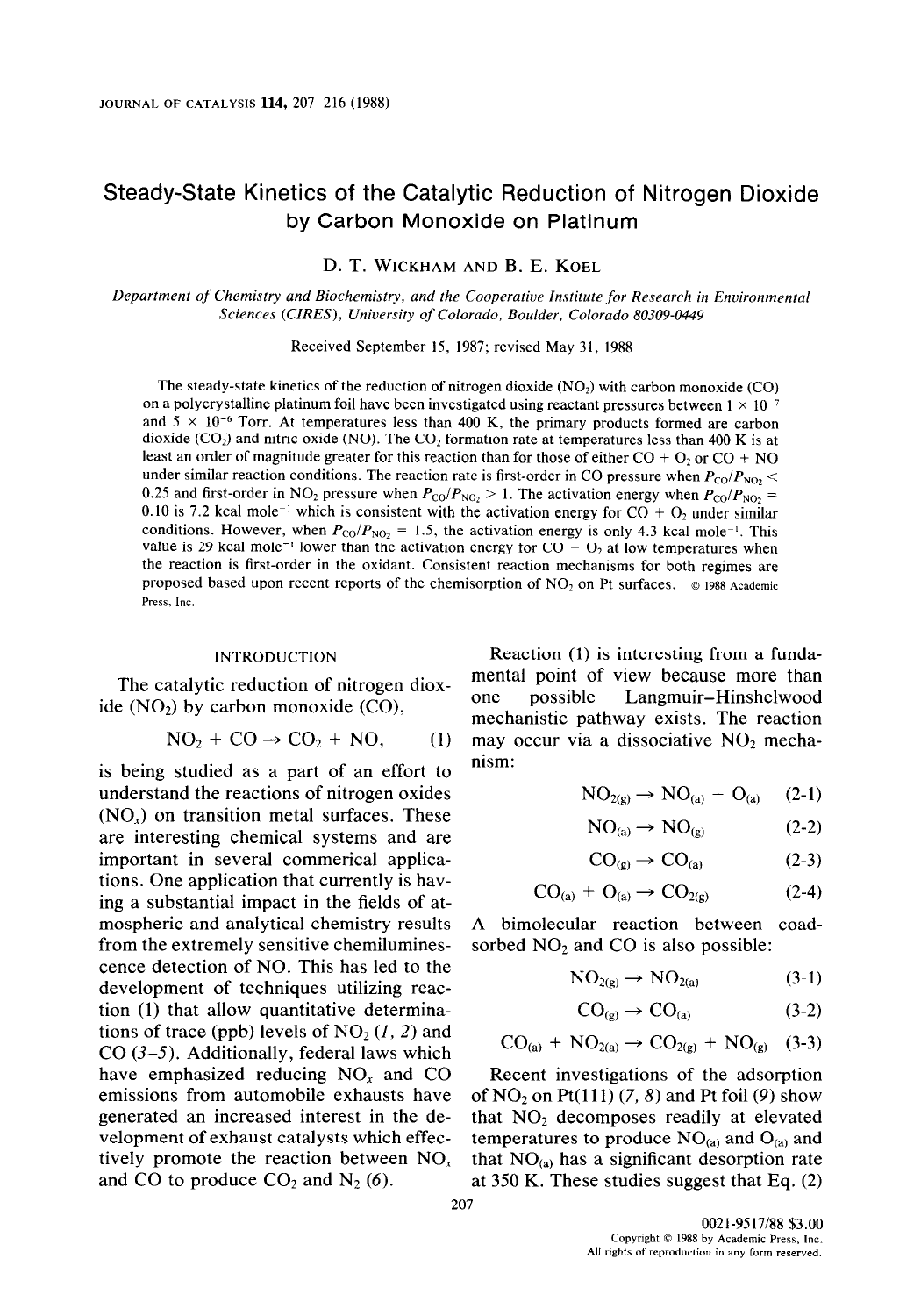may be a significant reaction pathway. In this case, step (2-4), which may be rate limiting, is identical to the rate-determining step, Eq. (4-3), in the reaction between CO and  $O_2$ :

$$
CO_{(g)} \to CO_{(a)} \tag{4-1}
$$

$$
\frac{1}{2} O_{2(g)} \to O_{(a)} \tag{4-2}
$$

$$
CO_{(a)} + O_{(a)} \rightarrow CO_{2(g)} \qquad (4-3)
$$

Therefore, the kinetics of  $NO<sub>2</sub>$  reduction may be similar to those observed for the CO  $+ O<sub>2</sub>$  reaction if Eq. (2) represents a significant pathway. One additional complication that Eq. (2) contains is the possible inhibition of the reaction by the NO product.

Chemisorption studies (7-9) also report a reversibly adsorbed, molecular NO<sub>2</sub> state at low temperatures that may have a sufficient lifetime at reaction temperatures to be catalytically important. This suggests that the bimolecular mechanism, Eq. (3), may also contribute to the overall reaction rate.

Although the catalytic oxidation of CO with  $O_2$  (10-16) and NO (17-20) has been studied extensively, no kinetic data for the reaction of CO with  $NO<sub>2</sub>$  on well-defined metal surfaces have been recorded. One early report which used a barium-promoted copper chromite catalyst is available (21), but changes in the chemical nature of the catalyst made it difficult to separate kinetic effects from changes in the catalyst activity or changes in reactant concentrations.

The objective of this investigation was to establish the kinetics of  $NO<sub>2</sub>$  reduction by CO over a clean platinum surface. We combined this information with previous detailed studies of  $NO<sub>2</sub>$  adsorption and desorption on Pt surfaces along with reported data for the oxidation of CO by  $O_2$  and NO over Pt catalysts in order to gain insight into the reaction mechanism.

## **METHODS**

The apparatus used to carry out the steady-state kinetic measurements is similar to that described previously by Golchet and White (10, 22). The 1.3-liter chamber was maintained at a base pressure of  $5 \times$  $10^{-9}$  Torr with a 60 liter s<sup>-1</sup> ion pump attached to the chamber through a l-in. gold seal valve that mechanically limited the pumping speed to a constant value. The total pressure of the system was monitored by a nude, Bayard-Alpert-type ionization gauge. Reactant and product partial pressures were measured with a Dycor quadrupole mass spectrometer, that was calibrated against the ion gauge taking into account the relative gauge sensitivities. The gauge sensitivity for  $NO_2$  ( $S_{NO_2}/S_{N_2}$ ) was calculated to be 0.17 based on tabulated ionization cross sections (23).

The polycrystalline platinum foil (99.998%, 1.48 cm **x** 1.51 cm **x** 0.1 mm) sample was suspended between two 3.2 mm tantalum support rods using 0.25-mm tantalum wire leads, that were spot-welded to both the support rods and the sample foil. The Pt sample was out of line-of-sight with any filaments in the chamber. The sample was resistively heated and the sample temperature was monitored with a Chromel-Alumel thermocouple, which was spot-welded to the center of the sample. An optical pyrometer was used to determine that no significant temperature variations  $(<$ 30 K) existed on the foil when the sample was heated to temperatures exceeding 1000 K.

Research grade carbon monoxide (99.99% purity), electronic grade oxygen (99.998% purity), and reagent grade carbon dioxide (99.99% purity) supplied by Scientific Gas Products were used without further purification. Nitric oxide (Scientific Gas Products, C.P. grade, 99%) was purified by passing it through a silica gel trap cooled in a methanol/dry ice bath. Highpurity  $NO<sub>2</sub>$  was prepared in our laboratory (7). Gases were introduced into the chamber from a high-pressure manifold through variable leak valves.

The platinum foil was pretreated by heating to 1050 K in  $2 \times 10^{-6}$  Torr O<sub>2</sub> for 15 h, followed by treatment at 1150 K in  $2 \times 10^{-6}$ Torr  $NO<sub>2</sub>$  for 4 h. In addition, the sample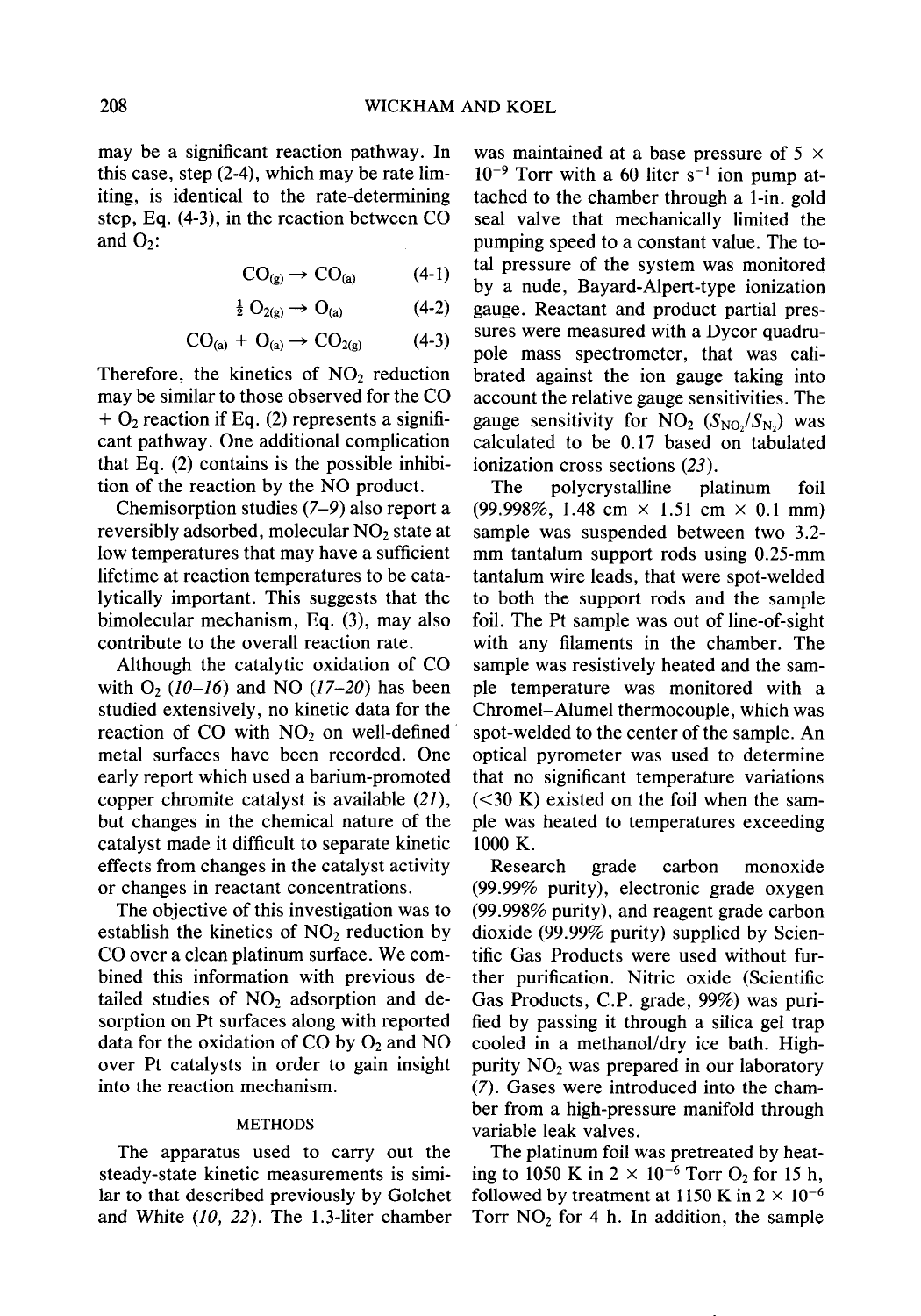was cleaned for approximately 30 min in  $2 \times 10^{-6}$  Torr NO<sub>2</sub> at 1150 K prior to each day's experiments. CO thermal desorption (TPD) was used to verify that the surface was free from contamination. After the above treatment, the CO TPD profile agreed well with those obtained by Winterbottom (24) and Collins and Spicer (25). The saturation coverage of CO at 300 K of  $4 \times 10^{14}$  molecules cm<sup>-2</sup> as measured by TPD is also in good agreement with previous studies (24).

The rate of reaction (1) was assumed to be directly proportional to  $CO<sub>2</sub>$  pressure determined from the mass spectrometer signal at 44 amu. This relation would not hold if NO which is a product molecule in reaction (1) also reacts with CO to form  $N_2$  and  $CO_2$ as

$$
NO + CO \rightarrow CO_2 + \frac{1}{2} N_2 \tag{5}
$$

Independent determination of the rate of reaction (5) by monitoring  $N_2$  (28 amu) was not possible in our experiments because of the presence of CO (28 amu). However, Klein *et al.* (19) have derived an expression for the rate of reaction (5) on a platinum surface. Their model predicts that at the CO and  $NO<sub>2</sub>$  pressures studied here, the  $CO<sub>2</sub>$  production from reaction (5) would be significant only at temperatures in excess of 400 K. Our experiments verified this prediction. An additional interference may result from the formation of  $N_2O$  which has the same molecular weight as  $CO<sub>2</sub>$ . Klein *et al.* (19) also have shown that the formation of this product on a platinum surface is a minor reaction for our conditions. Therefore, in this investigation, kinetic measurements were limited to temperatures less than 400 K, and as a result the  $CO<sub>2</sub>$  pressure above background is due only to reaction (1).

In all steady-state experiments, the desired conditions were set, the reaction was allowed to come to steady-state (usually less than 5 min), and the  $CO<sub>2</sub>$  pressure was obtained from the mass spectrometer. The background  $CO<sub>2</sub>$  pressure was determined by replacing the platinum foil with a  $1.5\text{-cm}^2$ sample of tantalum foil and then determining the  $CO<sub>2</sub>$  partial pressures corresponding to each reaction condition. During the background determinations, the rate of  $CO<sub>2</sub>$ formation was independent of the temperature of the tantalum foil, and therefore, no significant  $CO<sub>2</sub>$  production is attributed to this surface. Thus, in the steady-state experiments, The  $CO<sub>2</sub>$  background is due to wall or filament reactions rather than due to the sample support wires.

The CO steady-state coverage was obtained by allowing the reaction to reach steady state at the desired CO pressure (e.g., for  $P_{NO_2} = 5 \times 10^{-6}$  Torr,  $T = 350$  K) and then rapidly closing the CO leak valve while monitoring the  $CO<sub>2</sub>$  pressure. After approximately 10 s, the sample temperature was increased to 500 K and held there until no further  $CO<sub>2</sub>$  evolution was observed (no CO desorption was observed during the temperature ramp). The amount of  $CO<sub>2</sub>$ evolved during this procedure was calculated by integrating the  $CO<sub>2</sub>$  pressure versus time profile. The CO steady-state surface coverage can be calculated by assuming that all  $CO<sub>2</sub>$  was produced from the oxidation of adsorbed CO.

#### **RESULTS**

In Fig. 1, we show the total  $CO<sub>2</sub>$  production from  $NO<sub>2</sub>$  reduction over Pt at temperatures between  $273$  and  $750$  K. The CO<sub>2</sub> formation rate as turnover frequency (TOF) [molecules  $CO<sub>2</sub>$  (Pt atom)<sup>-1</sup> s<sup>-1</sup>] and the 30 amu mass spectrometer signal (NO including, however, a significant contribution from  $NO<sub>2</sub>$  cracking) are plotted as functions of temperature for  $P_{CO} = 1.5 \times 10^{-6}$  Torr and  $P_{\text{NO}_2}$  = 1.0  $\times$  10<sup>-6</sup> Torr. The CO<sub>2</sub> peak beginning at 450 K corresponds to the onset of  $CO<sub>2</sub>$  production from the  $CO + NO$  reaction, Eq. (5), as predicted by the model of Klein *et al.* (19). We also independently measured the rate for the  $NO + CO$  reaction and our studies agreed well with this model. The overall reaction rate decreases with increasing temperature above 600 K,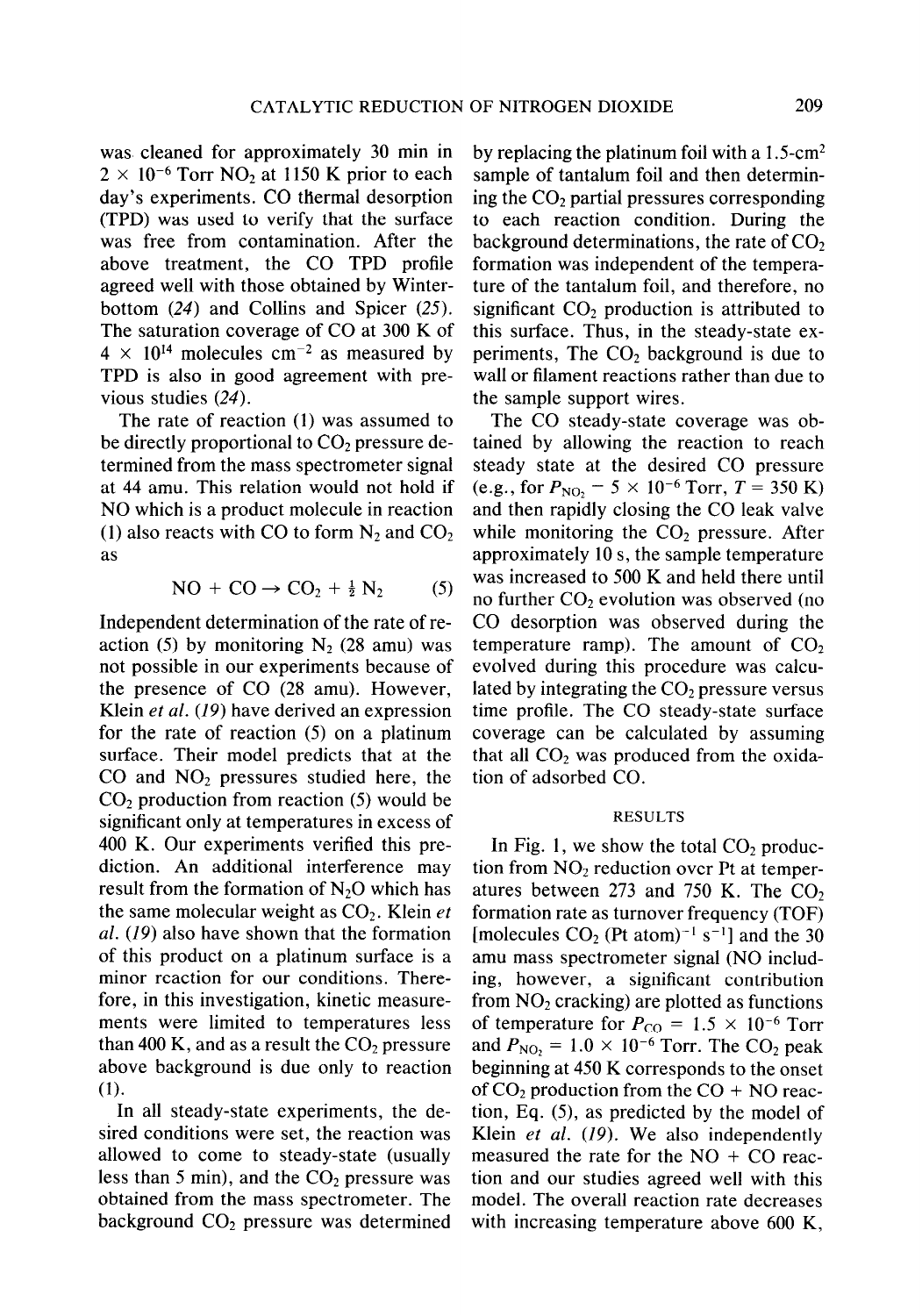

FIG. 1.  $CO<sub>2</sub>$  formation rate and mass 30 intensity for temperatures between 273 and 750 K at a CO pressure of  $1.5 \times 10^{-6}$  Torr and an NO<sub>2</sub> pressure of  $1.0 \times 10^{-6}$ Torr.

indicating a negative apparent activation energy in this temperature range.

Figure 1 also shows that the NO signal intensity parallels the  $CO<sub>2</sub>$  formation rate below 450 K but is opposite to the  $CO<sub>2</sub>$  formation rate above 450 K. This further confirms that the  $CO<sub>2</sub>$  formation is from reaction (l), in which NO is a product below 450 K. Only at temperatures exceeding 450 K does the rate of reaction (5), in which NO is a reactant, become significant.

Figure 2 shows a plot of reaction rate at 350 K versus CO pressure at a constant NO<sub>2</sub> pressure of  $5 \times 10^{-6}$  Torr. A linear regression analysis of the points up to a CO pressure of  $9 \times 10^{-7}$  Torr gives a slope of 0.94, which indicates that the reaction is first-order in CO pressure under these conditions. The rate constant is  $6.7 \times 10^{+3}$  molecules  $CO<sub>2</sub>$  (Pt atom)<sup>-1</sup> s<sup>-1</sup> (Torr CO)<sup>-1</sup> for this regime. When the CO pressure exceeds  $1.3 \times 10^{-6}$  Torr, the rate decreases showing that the reaction rate is inhibited by CO when  $P_{\text{CO}}/P_{\text{NO}}$ , exceeds 0.25. Golchet and White (10) found for the reaction between  $O_2$  + CO over platinum that the reaction rate was first-order in  $P_{\text{CO}}$  when  $P_{\text{CO}}/P_{\text{O}}$ , < 1, but that the rate was not inhibited by CO until  $P_{\text{CO}}/P_{\text{O}_2} > 1$ . Finally, a small jump in the rate is observed at  $P_{\text{CO}} = 9 \times 10^{-7}$  Torr,  $P_{\rm CO}/P_{\rm NO}$  = 0.18. When the experiment was repeated going from high to low CO pressures (opposite of the procedure used for



FIG. 2.  $CO<sub>2</sub>$  formation rate as a function of CO pressure at a fixed NO<sub>2</sub> pressure of  $5 \times 10^{-6}$  Torr at 350 K.

Fig. 2), similar results were obtained. A possible explanation for this will be presented later.

In Fig. 3, the reaction rate at 350 K is plotted against  $NO<sub>2</sub>$  pressure at a constant CO pressure of  $1.5 \times 10^{-6}$  Torr. A linear regression analysis of the points up to an  $NO<sub>2</sub>$  pressure of 1.7  $\times$  10<sup>-6</sup> Torr yields a slope of 1.08. These results show that the reaction is first-order in  $NO<sub>2</sub>$  pressure under the conditions that the  $NO<sub>2</sub>$  pressure is less than or equal to the CO pressure. The rate constant for this regime is  $4.4 \times 10^{+3}$ molecules  $CO<sub>2</sub>$  (Pt atom)<sup>-1</sup> s<sup>-1</sup> (Torr  $NO<sub>2</sub>$ <sup>-1</sup>. The reaction rate is weakly dependent upon  $NO_2$  pressure as  $P_{NO}$ ,  $P_{CO}$  exceeds 1 and as the ratio approaches 3, the reaction rate may be inhibited by larger  $NO<sub>2</sub>$  pressure although the effect is not as severe as was observed with CO.

The apparent activation energy of the re-



FIG. 3.  $CO<sub>2</sub>$  formation rate as a function of NO<sub>2</sub> pressure at a fixed CO pressure of  $1.5 \times 10^{-6}$  Torr at 350 K.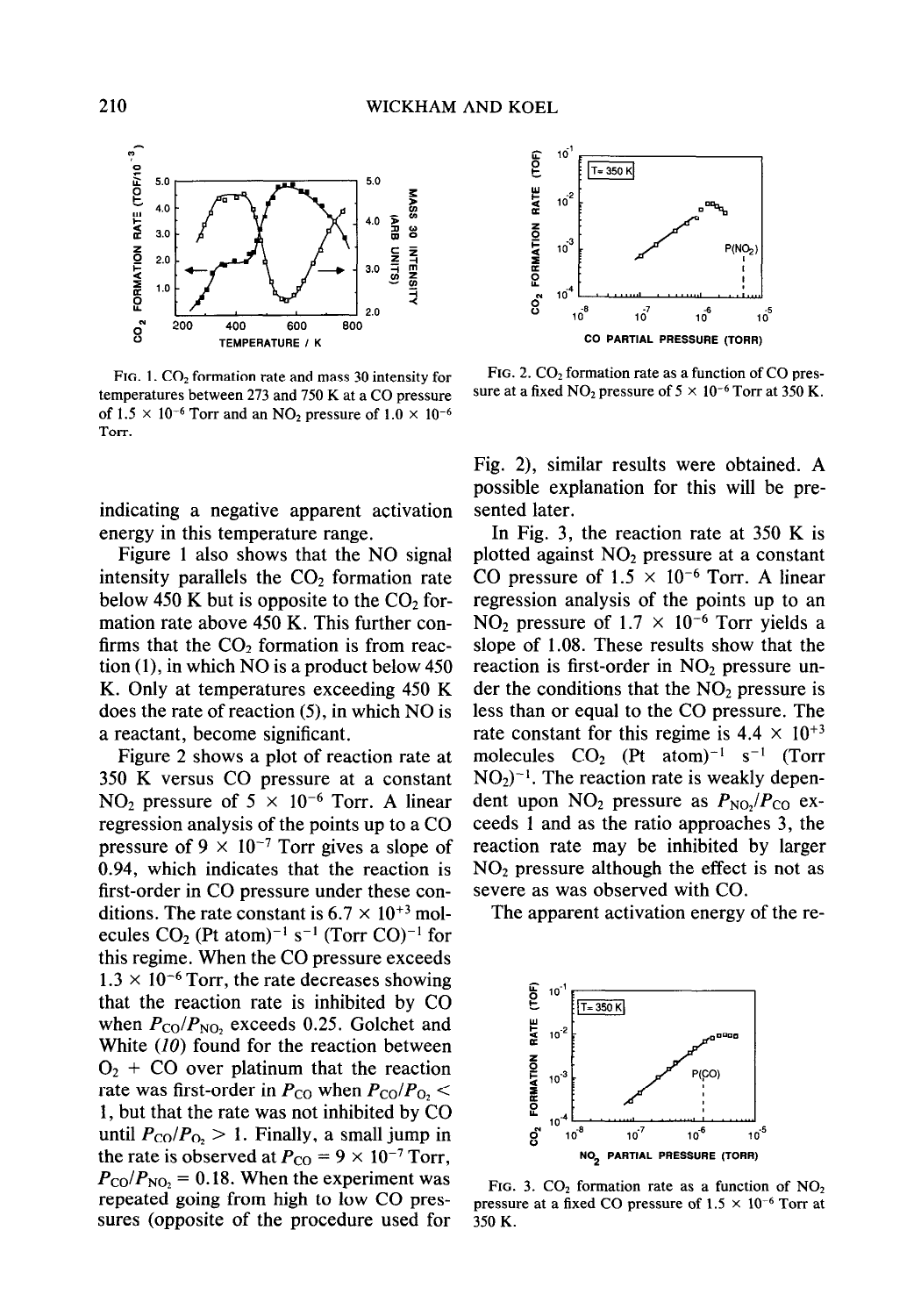

FIG. 4. Arrhenius plots for the following conditions: (top panel)  $P_{\text{CO}}/P_{\text{NO}_2} = 0.10$  ( $P_{\text{CO}} = 5.0 \times 10^{-7}$  Torr,  $P_{\text{NO}_2}$  = 5.0 × 10<sup>-6</sup> Torr);  $P_{\text{CO}}/P_{\text{NO}_2}$  = 0.16 ( $P_{\text{CO}}$  = 8.0 ×  $10^{-7}$  Torr,  $P_{\text{NO}_2} = 5.0 \times 10^{-6}$  Torr);  $P_{\text{CO}}/P_{\text{NO}_2} = 0.50$  $(P_{\rm CO} = 2.0 \times 10^{-6} \text{ Torr}, P_{\rm NO_2} = 4.0 \times 10^{-6} \text{ Torr});$ (bottom panel)  $P_{\text{CO}}/P_{\text{NO}_2} = 0.88$  ( $P_{\text{CO}} = 1.5 \times 10^{-6}$ Torr,  $P_{NQ_2} = 1.7 \times 10^{-6}$  Torr);  $P_{C0}/P_{NQ_2} = 1.5$   $(P_{C0} =$  $1.5 \times 10^{-6}$  Torr,  $P_{NO_2} = 1.0 \times 10^{-6}$  Torr).

action was determined for  $P_{\text{CO}}/P_{\text{NO}_2}$  values ranging from 0.10 to 1.5. The Arrhenius plots for  $P_{\text{CO}}/P_{\text{NO}_2} = 0.10, 0.16,$  and 0.50 are shown in the upper panel of Fig. 4. The slopes of these lines yield apparent activation energies of 7.2, 8.4, and 14 kcal mole<sup>-1</sup>, respectively. These results agree well with those of Golchet and White  $(10)$  who obtained a value of 7.2 kcal mole<sup>-1</sup> for  $P_{\text{CO}}/P_{\text{O}_2}$ *= 0.2* over the temperature range of 450 to 530 K.

The Arrhenius plots for  $P_{\text{CO}}/P_{\text{NO}_2} = 0.88$ and 1.5 are shown in the lower panel of Fig. 4. The slopes of these lines yield activation energies of 4.5 kcal mole<sup>-1</sup> for  $P_{\text{CO}}/P_{\text{NO}_2}$  = 0.88 and 4.3 kcal mole<sup>-1</sup> for  $P_{\text{CO}}/P_{\text{NO}_2} = 1.5$ . These results are quite different from the values reported for the platinum catalyzed  $CO + O<sub>2</sub>$  reaction under similar conditions. For  $P_{\text{CO}}/P_{\text{O}_2} = 1$ , Golchet (26) reports a value of 15 kcal mole<sup>-1</sup>, and at  $P_{\text{CO}}/P_{\text{O}_2} = 5$ , White and Golchet (22) report a value of 33 kcal mole<sup> $-1$ </sup>. Thus, it can be concluded that at temperatures less than 450 K, the oxidation of CO with  $NO<sub>2</sub>$  has a significantly lower activation energy than the oxidation of CO with  $O_2$  when the reaction is firstorder in the oxidant.

The maximum rate in Fig. 4 at 350 K of  $5 \times 10^{-3}$  molecules  $CO<sub>2</sub>$  (Pt atom)<sup>-1</sup> s<sup>-1</sup> was compared directly in our laboratory to the  $CO<sub>2</sub>$  formation rates for both the  $O<sub>2</sub> + CO$ and the  $NO + CO$  reactions at similar  $CO$ and oxidant pressures. At 350 K, reaction rates for both  $O_2$  + CO and NO + CO were below our minimum detectable  $CO<sub>2</sub>$  formation rate of  $2 \times 10^{-4}$  molecules CO<sub>2</sub> (Pt) atom)<sup>-1</sup> s<sup>-1</sup>. These results show that when  $NO<sub>2</sub>$  is used to oxidize CO over platinum foil, the  $CO<sub>2</sub>$  formation rate is at least an order of magnitude greater than that when either NO or  $O_2$  is used as the oxidant at 350 K.

The data in Fig. 4 are summarized in Fig. 5 where the apparent activation energies are plotted versus the value of  $P_{\rm CO}/P_{\rm NO}$ . This figure shows that as  $P_{\rm CO}/P_{\rm NO}$ , increases from 0.10 to 0.50 the activation energy increases from 7.2 to 14 kcal mole<sup>-1</sup>. When  $P_{\text{CO}}/P_{\text{NO}_2} = 0.88$ , the activation energy has declined to 4.5 kcal mole-' and does not change significantly when  $P_{CO}$ /  $P_{\rm NO_2} = 1.5$ .

In Fig. 6, the steady-state, fraction CO coverage is plotted against CO pressure at a constant  $NO<sub>2</sub>$  pressure of  $5 \times 10^{-6}$  Torr and a sample temperature of 350 K. The CO coverage is based on a saturation value of  $4 \times 10^{14}$  molecules cm<sup>-2</sup>. This figure shows



FIG. *5.* Apparent activation energy as a function of  $P_{\rm CO}/P_{\rm NO}$ , at reaction temperatures between 273 and 400 K.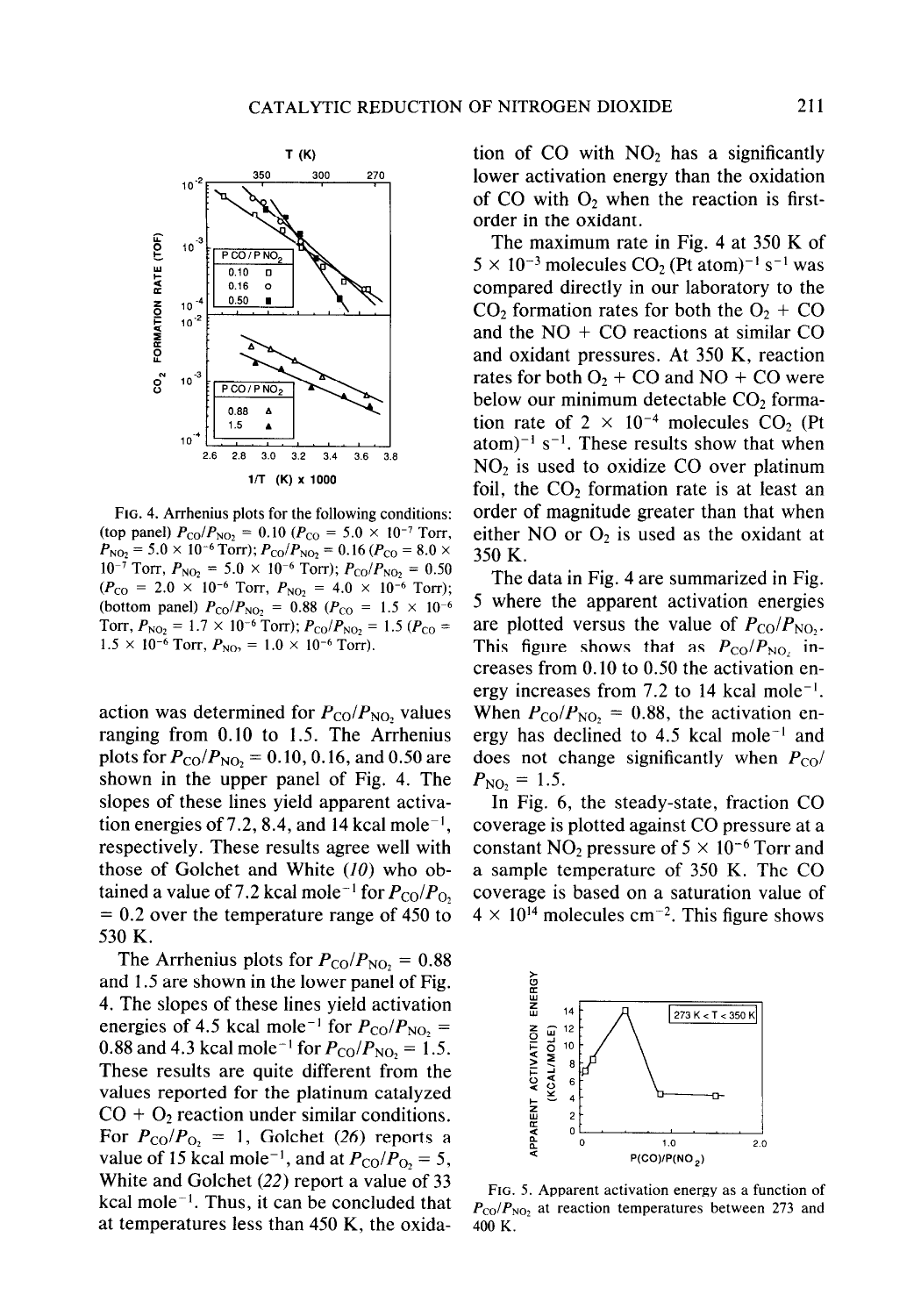

**FIG.** 6. Fractional CO coverage under steady-state reaction conditions as a function of CO pressure at a fixed NO<sub>2</sub> pressure of  $5 \times 10^{-6}$  Torr at 350 K.

that the CO coverage increases as the CO pressure increases for  $P_{\text{CO}}$   $<$  3  $\times$  10<sup>-6</sup> Torr and is near the saturation value when  $P_{CO} =$  $3 \times 10^{-6}$  Torr. The CO coverage increases rapidly above  $P_{\text{CO}} = 2 \times 10^{-6}$  Torr,  $P_{\text{CO}}/$  $P_{\text{NO}_2}$  = 0.4, where the reaction order is negative with respect to CO pressure. This result is in good agreement with the results of Golchet and White (10) for the  $CO + O<sub>2</sub>$ reaction and also qualitatively agrees with a model for the  $CO + O<sub>2</sub>$  reaction proposed by Herz and Marin (27). Finally, a step or relatively flat portion of the curve is present (reproducibly) beginning at  $P_{\text{CO}} = 9 \times 10^{-7}$ Torr, which corresponds to the CO pressure at which the jump in reaction rate was observed in Fig. 2. A possible explanation for both of these features will be presented later.

### DISCUSSION

The discussion of these results is separated into two sections according to the ratio of  $P_{\text{CO}}/P_{\text{NO}_2}$ . The first section includes conditions where the  $P_{\rm CO}/P_{\rm NO} \leq 0.50$  and the second section includes conditions where  $P_{\rm CO}/P_{\rm NO_2} > 0.50$ .

### *1. Kinetic Studies for*  $P_{CO}/P_{NO_2} \leq 0.50$

*NO2* has been shown to decompose to  $NO<sub>(a)</sub>$  and  $O<sub>(a)</sub>$  on clean Pt(111) (7) and on clean polycrystalline Pt surfaces (9) at temperatures above 170 K. Since NO desorbs readily from clean (111) and polycrystalline Pt surfaces at 350 K (7, 9) and oxygen does

not desorb at an appreciable rate at this temperature, oxygen atoms are concentrated on the platinum surface when exposed to  $NO<sub>2</sub>$  at 350 K. Therefore, the reaction between  $NO<sub>2</sub>$  and  $CO$  under excess  $NO<sub>2</sub>$  conditions may occur via the dissociative mechanism shown in Eq. (2) and show kinetics similar to those observed for the  $CO + O<sub>2</sub>$  reaction under equivalent reactant pressures. This suggestion is supported by the activation energy obtained in this study of 7.2 kcal mole<sup>-1</sup> for  $P_{\text{CO}}/P_{\text{NO}_2} = 0.10$ which agrees well with the results of Golchet and White (10) for  $CO + O<sub>2</sub>$  under similar conditions.

The change in activation energy as a function of the  $P_{\text{CO}}/P_{\text{NO}}$ , ratio can also be used to evaluate the proposed dissociative mechanism. As shown in Fig. 5, the activation energy increases from 7.2 to 14 kcal mole<sup>-1</sup> as  $P_{\text{CO}}/P_{\text{NO}}$ , is varied from 0.10 to 0.50. Figure 6 shows that the CO coverage increases significantly over this  $P_{\rm CO}/P_{\rm NO_2}$ range, and it is probable that the  $NO<sub>2</sub>$  or oxygen coverage (from  $NO<sub>2</sub>$  dissociation) decreases at the same time. The effects of adsorbed oxygen on the apparent activation energy of the  $CO + O<sub>2</sub>$  reaction on Pt(111) have been addressed by Campbell *et al.*  (12). They suggest that increasing the oxygen coverage lowers the energy released upon adsorption for  $O_2$  and CO which, in turn, decreases the activation energy of reaction. According to this model, the activation energy should increase with decreasing oxygen coverage or increasing  $P_{\rm CO}/P_{\rm NO}$ . This suggestion is consistent with the results presented in Fig. 5 for  $P_{\text{CO}}/P_{\text{NO}_2} \leq$ *0.50* and supports the proposed dissociative mechanism as the dominant pathway in this pressure regime.

In summary, the steady-state kinetic data for the catalytic reduction of  $NO<sub>2</sub>$  with CO obtained when  $P_{\text{CO}}/P_{\text{NO}} \leq 0.50$  are similar to the data reported for the oxidation of CO with  $O_2$  when the reaction is first-order in CO pressure (10). These results when combined with an understanding of the chemical nature of  $NO<sub>2</sub>$  adsorption on Pt surfaces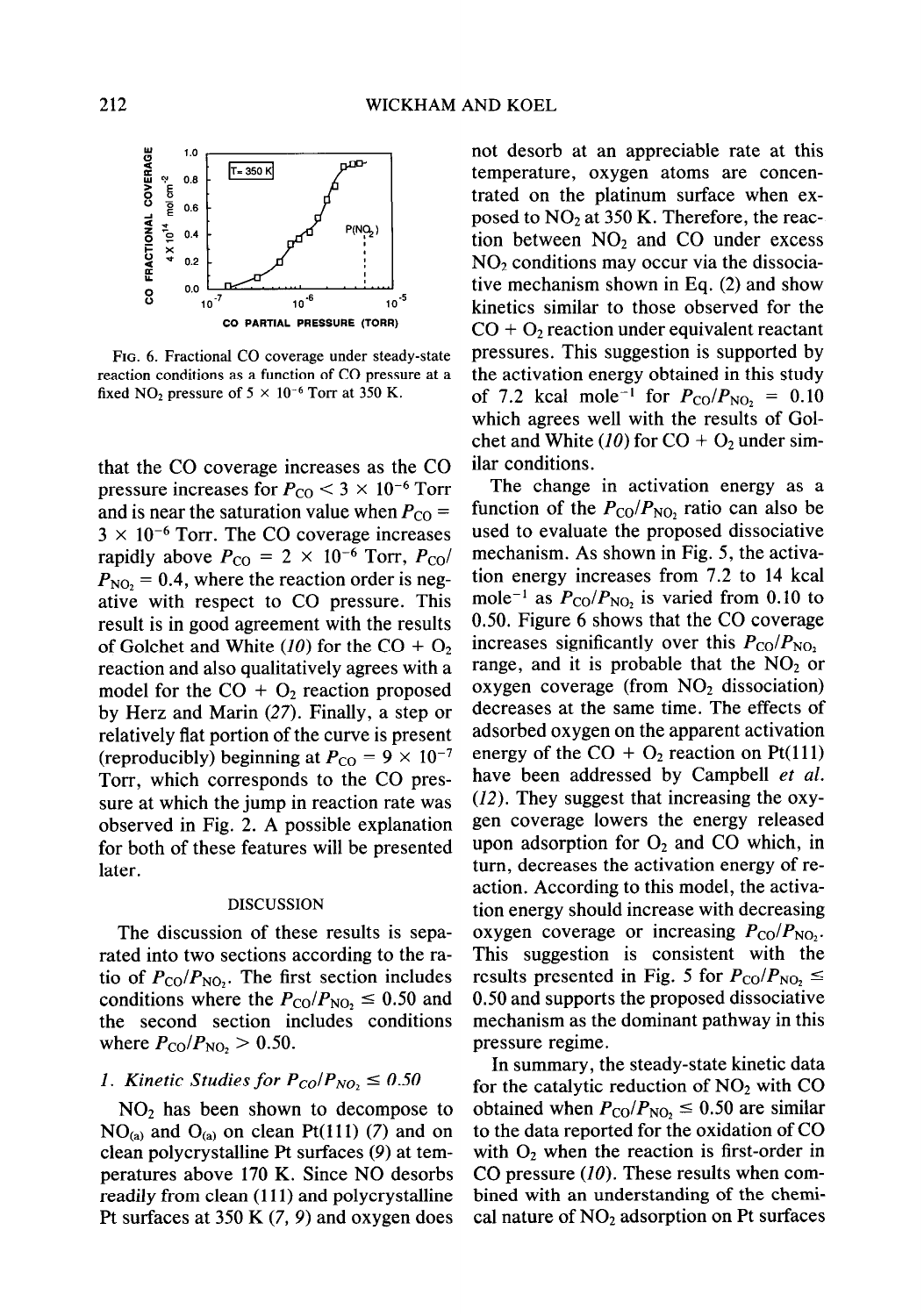(7, 9) suggest that when  $P_{\rm CO}/P_{\rm NO_2} \leq 0.50$ , the dominant  $NO<sub>2</sub>$  reduction pathway is the dissociative mechanism shown in Eq. (2).

## 2. *Kinetic Studies for*  $P_{CO}/P_{NO_2} > 0.50$

The activation energy for the reaction between  $NO_2$  and CO when  $P_{CO}/P_{NO_2} > 0.50$ was found to be less than 5 kcal mole<sup>-1</sup>. For the  $CO + O<sub>2</sub>$  reaction at temperatures less than 500 K, the apparent activation energy is 33 kcal mole<sup> $-1$ </sup> when the reaction was first-order in  $O_2$  pressure (10). It has been suggested for these conditions that the rate is limited by  $O_2$  adsorption, which is inhibited by adsorbed CO molecules (II) and that the rate increase at high temperatures is a reflection of higher  $O_2$  adsorption rates due to the thermal desorption of CO. Thus, the apparent activation energy of the reaction is the activation energy for CO desorption. The activation energy for CO desorption from a polycrystalline platinum surface is reported to be 25 to 32 kcal mole<sup>-1</sup> (25), a range which is consistent with the apparent activation energy observed for the  $CO + O<sub>2</sub>$ reaction, but which is much higher than the activation energy reported here for the CO  $+ NO<sub>2</sub>$  reaction. In addition, Fig. 1 shows that the  $CO<sub>2</sub>$  formation rate is relatively constant between 350 and 450 K, where the CO desorption rate is significant (24). These results show that for these conditions the reaction rate is not determined by  $NO<sub>2</sub>$  adsorption. This is not surprising, since the initial sticking coefficient for  $NO<sub>2</sub>$ is 0.9 at this temperature (28) and is not strongly affected by coverages less than 0.5 ML. By contrast, the initial sticking coefficient for  $O_2$  is 0.05 and decreases rapidly with coverage (29).

In the absence of  $O_2$  adsorption and dissociation limitations, the activation energy  $(E<sub>LH</sub>)$  for the coadsorbed CO + O surface reaction on Pt( 111) has been measured at 24 kcal mole<sup>-1</sup> when  $\Theta_0$  is low (12). Our results for the apparent activation energy of the  $CO + NO<sub>2</sub>$  reaction under similar conditions are approximately 19 kcal mole<sup>-1</sup> lower than this value. Two possible explanations may account for this interesting observation.

First, the measured activation energy may not be a true measure of the activation energy for the surface reaction step. If the reaction is carried out under conditions in which the equilibrium concentration of the first-order reactant decreases as temperature is increased, the measured activation energy is given by

$$
E_{\rm app} = E_{\rm LH} - E_{\rm d}, \tag{6}
$$

where  $E_{\text{app}}$  is the apparent activation energy measured experimentally, *ELH* is the true activation energy of the surface reaction, and  $E_d$  is the activation energy of desorption for the first-order reactant, in our case  $NO<sub>2</sub>$  (11). Although TPD studies have shown that  $NO<sub>2</sub>$  has a significant desorption rate at high coverages in this temperature range (7, 9), the initial dissociative sticking coefficient for  $NO<sub>2</sub>$  only decreases from 0.96 to 0.92 on  $Pt(111)$  as the surface temperature is increased from 300 to 400 K (28). In addition, TPD studies have shown that oxygen atoms do not desorb from platinum at these temperatures  $(30)$  and that  $NO<sub>(a)</sub>$  and  $O<sub>(a)</sub>$  do not combined to form  $NO<sub>2</sub>$ (7, 9). Thus the coverage of oxygen atoms should not vary significantly with temperature under these reaction conditions, and therefore, Eq. (6) should not apply.

An alternative explanation for the low activation energy is that the dominant mechanistic pathway changes from Eq. (2) at  $P_{CO}$ /  $P_{\text{NO}_2}$  < 0.50 to a different pathway at  $P_{\rm CO}/P_{\rm NO_2}$  > 0.50. This change in mechanism may be the result of the high CO coverage which is present under these conditions as shown in Fig. 6. Coadsorbed oxygen has been shown to inhibit the dissociation of  $NO<sub>2</sub>$  on both Pt(111) and polycrystalline surfaces  $(8, 9)$  and adsorbed CO may have a similar effect. Thus, if  $NO<sub>2</sub>$  initially adsorbs onto a mostly CO-covered surface in an Nbonded nitro configuration as it does on an oxygen-covered  $Pt(111)$  surface  $(8)$ , the coadsorbed CO molecules may inhibit the dissociation of  $NO<sub>2</sub>$  and effectively pro-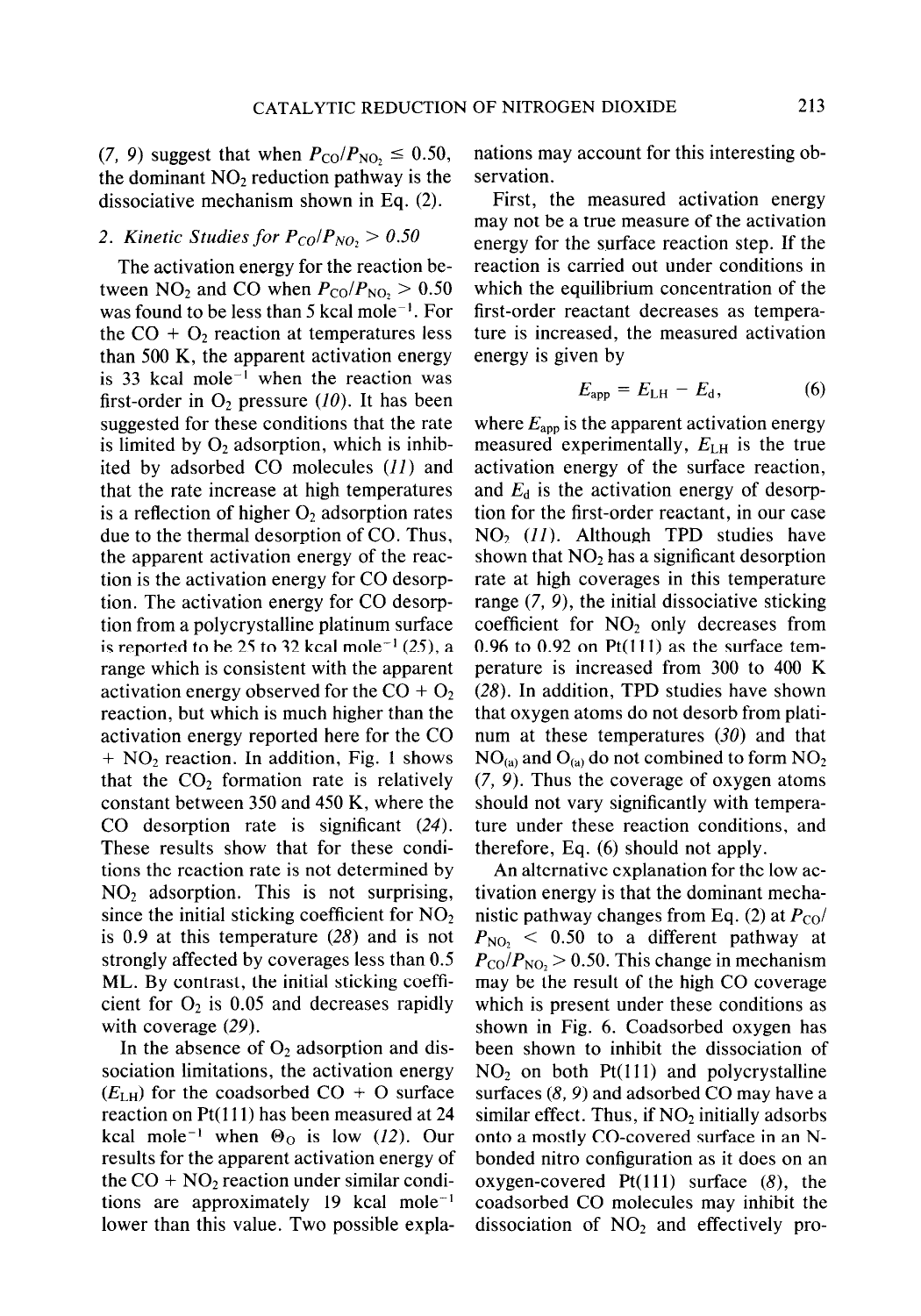

FIG. 7. Schematic diagram showing a possible bimolecular reaction between coadsorbed CO and NO<sub>2</sub> as shown in Eq. (3-3).

mote the bimolecular reaction between coadsorbed  $NO<sub>2</sub>$  and CO, Eq. (3-3), as shown in Fig. 7.

If the reactive sticking coefficient for  $NO<sub>2</sub>$  is assumed to remain relatively constant with temperature, as was the case for the dissociative sticking coefficient, then  $E_{\text{app}} = E_{\text{LH}}$  and the activation energy of Eq.  $(3-3)$  is equal to 4.3 kcal mole<sup>-1</sup>. This unusually low activation energy can be understood by comparing the strength of the bond which is broken in the transition state of this mechanism, the O-NO bond of adsorbed  $NO<sub>2</sub>$ , to the strength of the bond broken in the transition state in Eq. (2-4), the 0-Pt bond. The strength of the O-NO bond in the gas phase is 73 kcal mole<sup>-1</sup> (31). We can estimate that this bond is further weakened upon adsorption by 20 kcal mole<sup>-1</sup> (32) giving an O-NO bond energy in an N-bonded, adsorbed  $NO<sub>2</sub>$  molecule of approximately 53 kcal mole<sup> $-1$ </sup>. In contrast, the strength of the 0-Pt bond which is broken in the transition state of Eqs. (2-4) or  $(4-3)$  is 83 kcal mole<sup>-1</sup> (30). This difference in bond strengths of 30 kcal mole<sup> $-1$ </sup> suggests that the activation energy for Eq. (3-3) could be significantly less than the value of 24 kcal mole<sup> $-1$ </sup> observed for Eq. (4-3) and may approach zero, which is consistent with our results. Additionally, the proposed mechanistic change may be the cause of the jump in the reaction rate seen in Fig. 2 at  $P_{\text{CO}} = 9 \times 10^{-7}$  Torr that also causes the flat portion of the CO steady-state coverage in Fig. 6 between  $P_{\text{CO}} = 9 \times 10^{-7}$  and 1.5  $\times$ *1O-6* Torr.

In Fig. 8, a potential energy diagram of the reaction between  $NO<sub>2</sub>$  and CO when  $P_{\rm CO}/P_{\rm NO_2} = 1.5$  is compared to that for the

reaction between  $O_2$  and CO at low  $\Theta_0$ . The potential energy scale was derived from heats of formation data. Heats of formation of the adsorbed species were calculated by subtracting the heat of adsorption from the heat of formation of the gas-phase species. Adsorption energies were calculated using the activation energies of desorption for each species adsorbed on Pt surfaces: 10 kcal mole<sup>-1</sup> for NO<sub>2</sub> (9), 48 kcal mole<sup>-1</sup> for  $O_2$  (30), 25 kcal mole<sup>-1</sup> for CO (25), 31 kcal mole<sup>-1</sup> for NO (9), and 5 kcal mole<sup>-1</sup> for  $CO<sub>2</sub>$  (33). Where multiple desorption states exist, the state most closely matching this steady-state condition was used. This figure shows that although the overall  $CO + NO<sub>2</sub>$  reaction is less exothermic than the  $CO + O_2$  reaction by 14 kcal mole<sup>-1</sup>, the surface  $CO + NO<sub>2</sub>$  reaction (adsorbed reactants going to adsorbed products) is more exothermic by approximately 30 kcal mole<sup> $-1$ </sup> than the surface CO  $+ O<sub>2</sub>$  reaction. This large difference is due to the exothermicity associated with the formation of a stable adsorbed NO species.

In summary, the activation energy obtained in the steady-state kinetic analysis for conditions where  $P_{\text{CO}}/P_{\text{NO}_2} > 0.50$  is approximately 19 kcal mole<sup> $-1$ </sup> less than the value obtained for the  $CO + O<sub>2</sub>$  reaction under similar conditions. We propose that under these conditions the reaction does not occur according to the dissociative



FIG. 8. Potential energy diagram comparing the bimolecular reaction between  $CO$  and  $NO<sub>2</sub>$  to the reaction between  $CO + \frac{1}{2}O_2$ .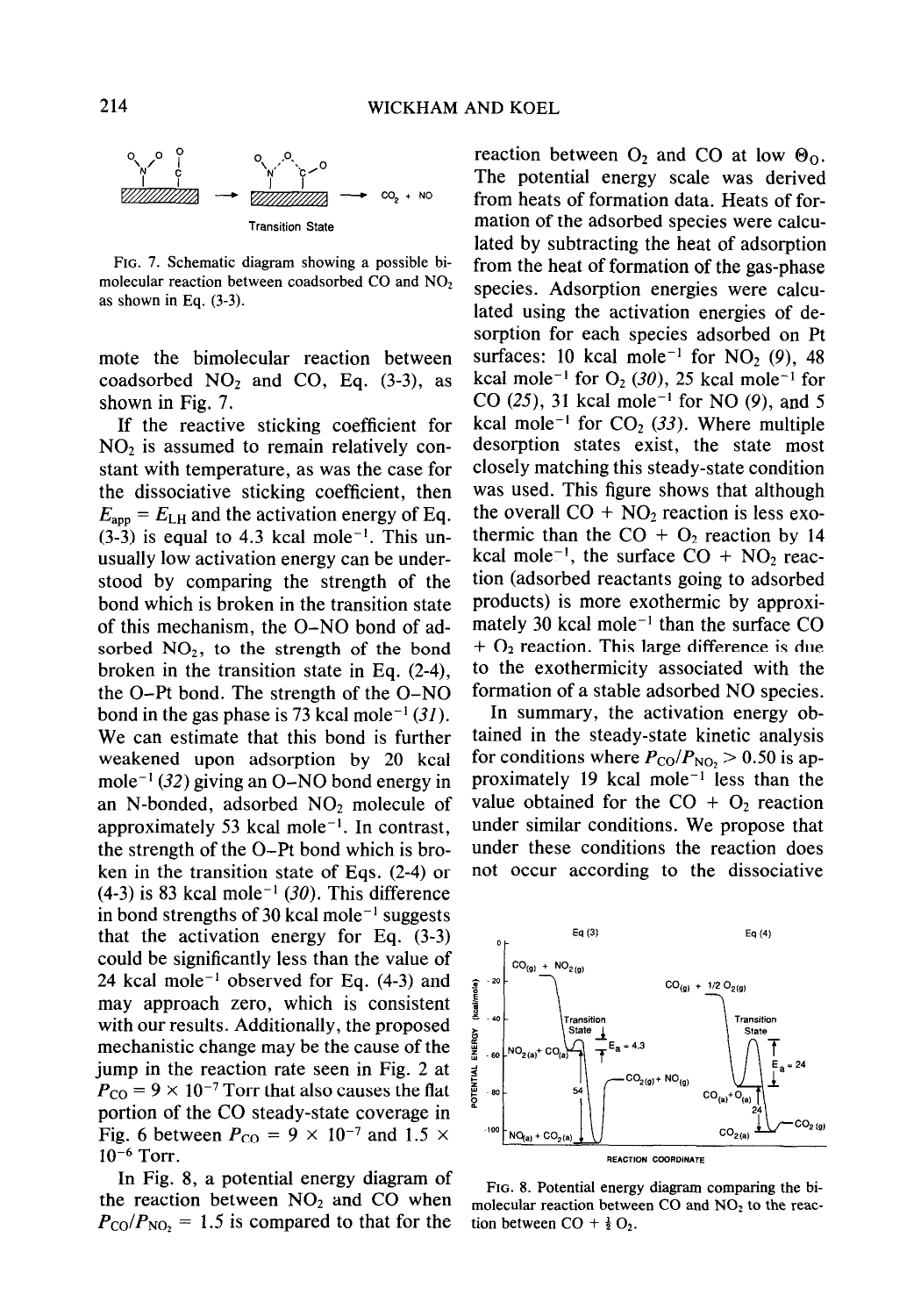mechanism shown in Eq. (2), but occurs via the bimolecular pathway between coadsorbed  $NO<sub>2</sub>$  and CO shown in Eq. (3). Furthermore, we show how to account for the low (4.3 kcal mole<sup>-1</sup>) activation energy for the bimolecular surface reaction.

## **CONCLUSIONS**

Conditions have been identified under which the catalytic reduction of  $NO<sub>2</sub>$  with CO to form NO and  $CO<sub>2</sub>$ , reaction (1), can be studied without interference from NO reduction, reaction (4). Steady-state kinetic measurements of reaction (1) have been made under these conditions. The reaction is first-order in CO pressure when  $P_{\rm CO}/P_{\rm NO_2}$  $< 0.25$  at 350 K. When  $P_{\rm CO}/P_{\rm NO}$ ,  $> 0.25$  the reaction order becomes negative with respect to CO pressure. By contrast, the reaction is first-order in  $NO<sub>2</sub>$  pressure up to  $P_{\text{NO}}/P_{\text{CO}} = 1.0$ . The CO<sub>2</sub> formation rate at 350 K is at least an order of magnitude greater than that for either  $O_2$  + CO or NO + CO under similar conditions.

As  $P_{\text{CO}}/P_{\text{NO}_2}$  increases from 0.10 to 0.50, the apparent activation rises from 7.2 to 14 kcal mole<sup> $-1$ </sup> which is consistent with a dissociative mechanism shown in Eq. (2). When  $P_{\text{CO}}/P_{\text{NO}_2}$  exceeds 0.50, the CO coverage approaches its saturation value of 0.25 ML and the apparent activation energy is very low, 4.3 kcal mole<sup> $-1$ </sup>. This is not consistent with the mechanism shown in Eq. (2), and we suggest that, under these conditions, the bimolecular mechanism shown in Eq. (3) predominates.

#### ACKNOWLEDGMENTS

Acknowledgement is made to the Donors of The Petroleum Research Fund, administered by the American Chemical Society for the support of this work, and to Barbara Banse for performing some of the experimental work. D.T.W. thanks the Cooperative Institute for Research in Environmental Sciences (CIRES) for providing a Visiting Fellowship.

#### REFERENCES

I. Bollinger, M. J., Sievers, R. E., Fahey, D. W., and Fehsenfeld, F. C., *Anal. Chem. 55,* 1980 (1983).

- Fahey, D. W., Eubank, C. S., Hubler, G., and Fehsenfeld, F. C., J. *Afmos. Chem.* 3,435 (1985).
- 3. Nyarady, S. A., Barkley, R. M., and Sievers, R. E., *Anal. Chem.* 57, 2074 (1985).
- Nyarady, S. A., and Sievers, R. E., *J. Amer. Chem. Sot.* 107, 3726 (1985).
- Sievers, R. E., Nyarady, S. A., Shearer, R. L., DeAngelis, J. J., Barkley, R. M., and Hutte, R. S., *J. Chromatogr. 349, 395 (1985).*
- 6. Taylor, K. C., *Catal. Sci. Technol. 5* (1984).
- 7. Bartram, M. E., Windham, R. G., and Koel, B. E., Surf. *Sci.* 184, 57 (1987).
- 8. Bartram, M. E., Windham, R. G., and Koel, B. E., *Lungmuir 4, 240 (1988).*
- 9. Wickham, D. T., Banse, B., and Koel, B. E., submitted for publication.
- *10.*  Golchet, A., and White, J. M., *J. Catal. 53, 266 (1978).*
- Il. Engel, T., and Ertl, G., "Advances in Catalysis" (D. D. Eley, P. W. Selwood, and P. B. Weisz, Eds.), Vol. 28, p. 1. Academic Press, New York, 1979.
- 12. Campbell, C. T., Ertl, G., Kuipers, H., and Segner, J., J. *Chem. Phys. 73, 5862 (1980).*
- 13. Gland, J. L., and Kollin, E. B., *J. Chem. Phys.* **78,** *963 (1983).*
- 14. Pacia, N., Cassuto, A., Pentenero, A., and Weber, B., *J. Catal.* 41, 455 (1976).
- 15. Bonzel, H. P., and Ku, R., *J. Vat. Sci. Technol.*  9, 663 (1972).
- 16. Barteau, M. A., Ko, E. J., and Madix, R. J., *Surf. Sci.* 104, 161 (1981).
- 17. Hecker, W. C., and Bell, A. T., J. *Catal. 84, 200 (1983).*
- *18.*  Lorimar, D., and Bell, A. T., *J. Catal. 59, 223 (1979).*
- 19. Klein, R. L., Schwartz, S., and Schmidt, L. D., *J. Phys. Chem. 89,4908 (1985).*
- 20. Bolton, H., Hahn, T., LeRoux, J., and Lintz, H., *Surf Sci.* 160, L529 (1985).
- 21. Ayren, R. J., and Yonebayashi, T., *Atmos. Enuiron.* 1, 307 (1967).
- 22. White, J. M., and Golchet, A., *J. Chem. Phys. 66, 5744 (1977).*
- 23. Stephan, K., Helm, H., Kim, Y. B., Seykora, G., Ramler, J., Grossi, M., Mark, E., and Mark, T. P., J. Chem. *Phys.* 73, 303 (1980).
- 24. Winterbottom, W. L., *Surf. Sci.* 37, 195 (1973).
- 25. Collins, D. M., and Spicer, W. F., *Surf. Sci.* 69, 85 *(1977).*
- 26. Golchet, A., Ph.D. thesis, University of Texas, 1973.
- 27. Herz, R. K., and Marin, S. P., *J. Cud. 65, 281 (1980).*
- 28. Segner, J., Vielhaber, W., and Ertl, G., *Israel J.*  Chem. 22, 375 (1982).
- 29. Campbell, C. T., Ertl, G., Kuipers, H., and Segner, J., *Surf. Sci.* 107, 220 (1981).